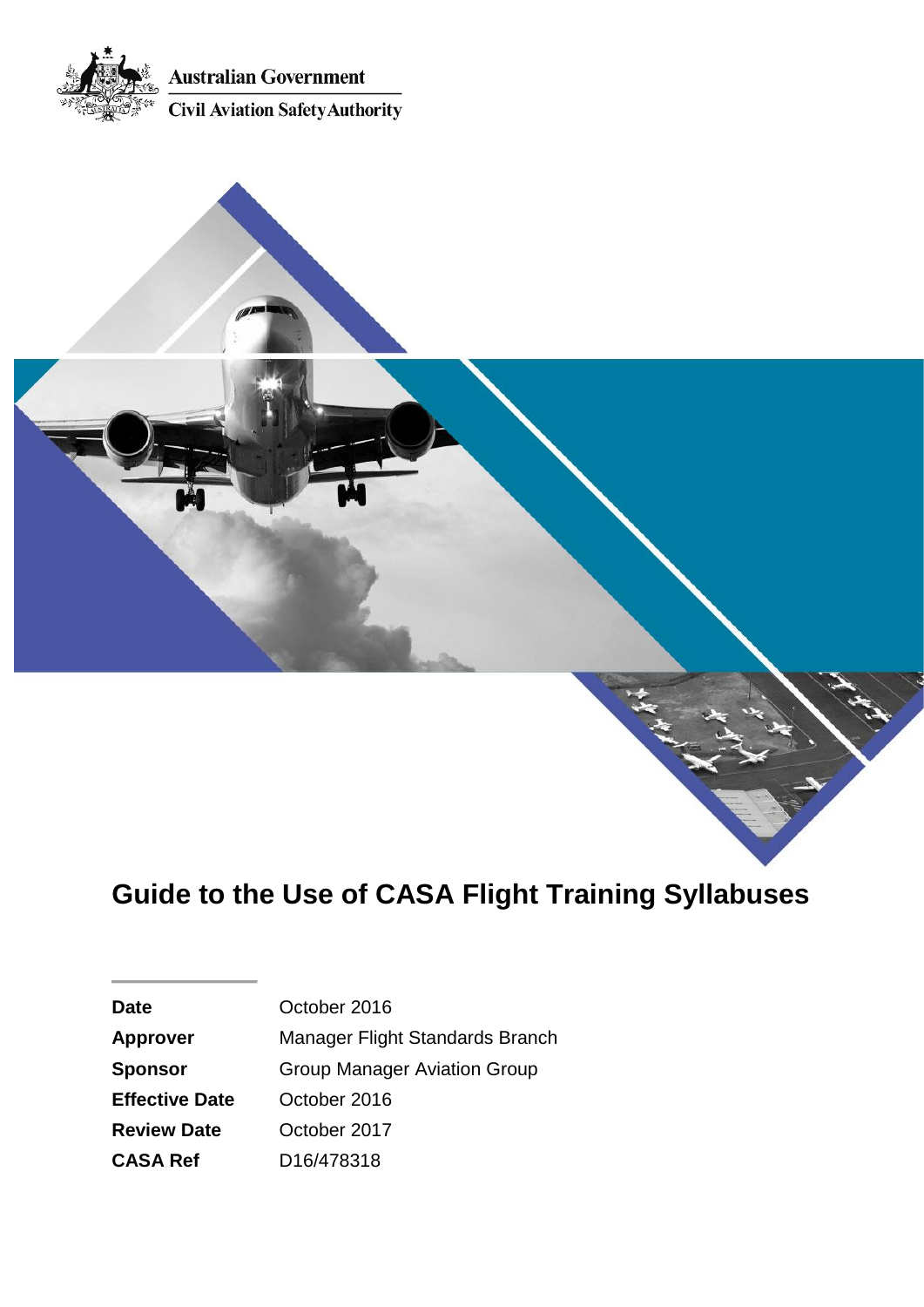#### © Civil Aviation Safety Authority

This work is copyright. You may download, display, print and reproduce this material in unaltered form only (retaining this notice) for your personal, non-commercial use or use within your organisation. Apart from any use permitted under the *Copyright Act 1968*, all other rights are reserved.

This document becomes an uncontrolled document when printed. Refer to [<www.casa.gov.au/scripts/nc.dll?WCMS:STANDARD::pc=PC\\_91264 >](http://casa.gov.au/scripts/nc.dll?WCMS:STANDARD::pc=PC_91264%20) for current version.

This is an internal CASA policy manual. It contains guidance material intended to assist CASA officers and delegates in carrying out their regulatory responsibilities and is available to the public for information purposes only.

You should not rely on this manual as a legal reference. Refer to the civil aviation legislation including the Civil Aviation Act 1988 (Cth), its related regulations and any other legislative instruments—to ascertain the requirements of, and the obligations imposed by or under, the law.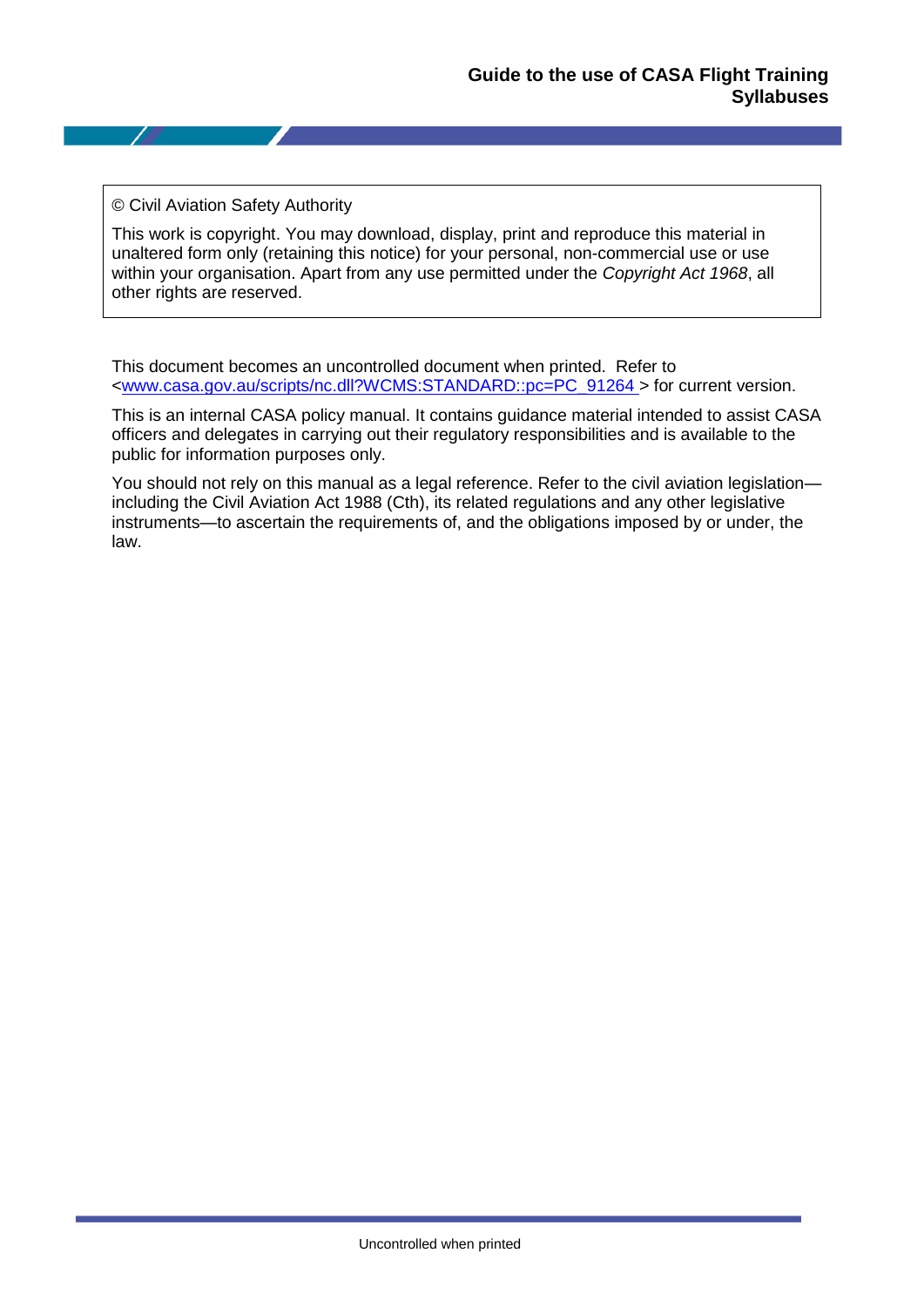## <span id="page-2-0"></span>**Table of Contents**

 $\sqrt{2}$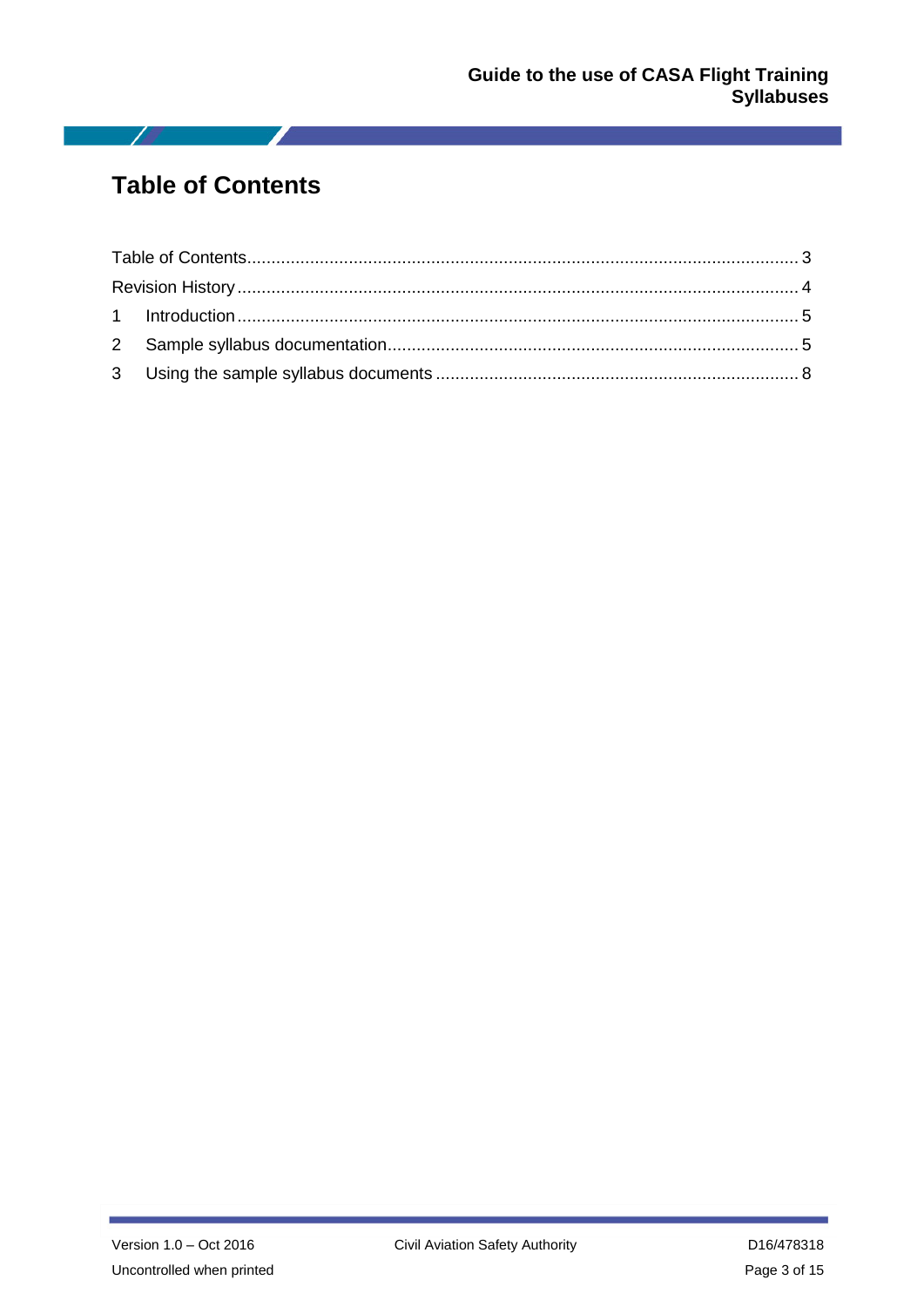# <span id="page-3-0"></span>**Revision History**

I

 $\sim$ 

Amendments/revisions of this Handbook are recorded below in order of most recent first.

| Version No. | Date:        | Parts/Sections | Details     |
|-------------|--------------|----------------|-------------|
| 1.0         | October 2016 | All            | First issue |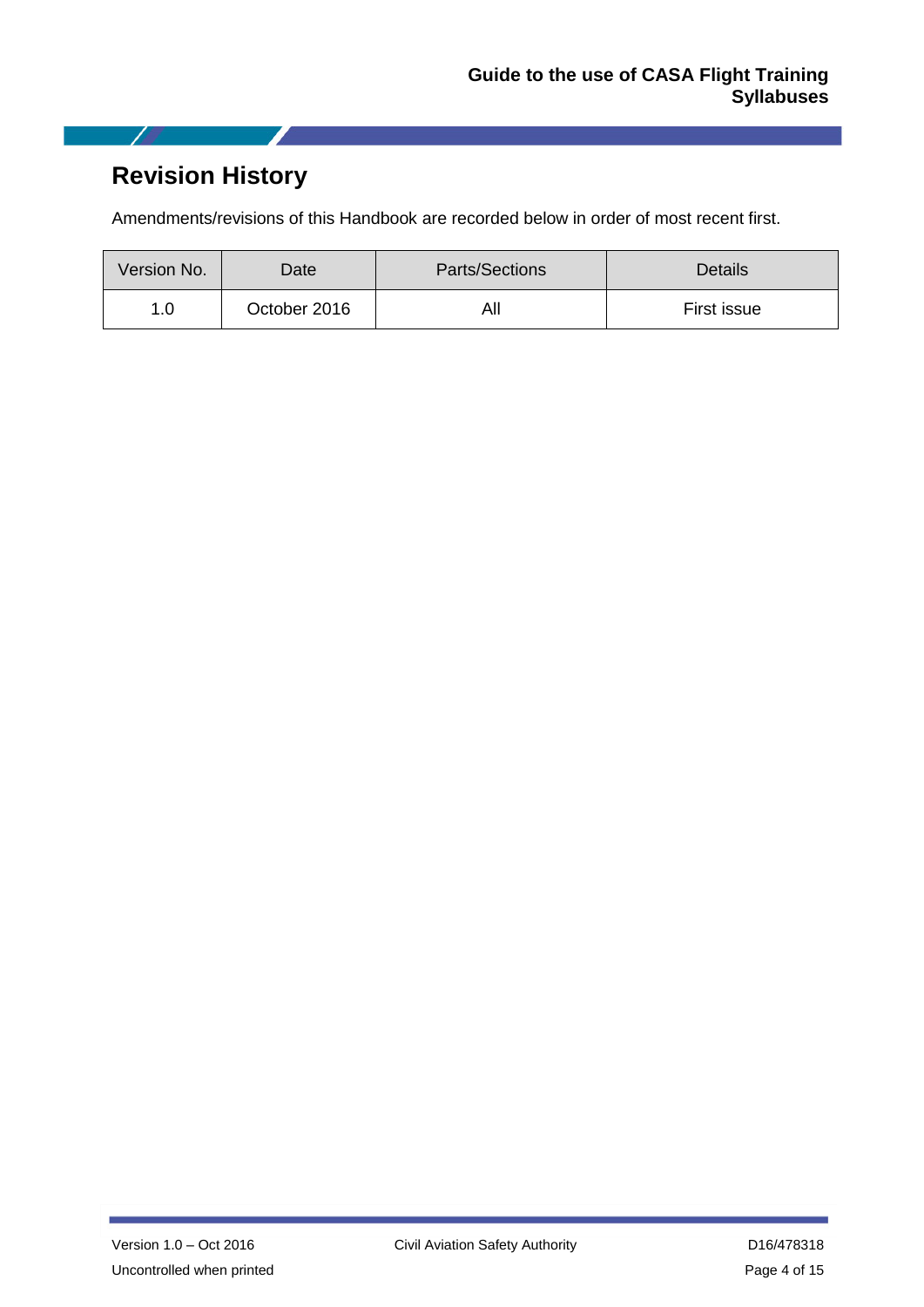### <span id="page-4-0"></span>**1 Introduction**

CASA's sample syllabuses have been developed to demonstrate one method for the incorporation of Part 61 MOS practical flight standards into a syllabus format.

If adopting one or more of the sample syllabuses the content must be customised, where required, to ensure the specific needs of the operator are met. For example, an operator whose training base is located at a controlled aerodrome would amend the recreational pilot licence syllabus to include training for controlled aerodrome and controlled airspace endorsements. Additional details may also be incorporated, for example techniques and standard operating procedures to be used during the training, or specific information relating to the training aircraft.

Operators who elect to use the sample materials remain responsible for maintaining their validity. This means the syllabuses may need review to ensure they align with any future amendments to the Part 61 Manual of Standards, or changes to the regulations.

CASA's sample syllabuses are presented in hard copy format. Operators may choose to use software based systems to ease the burden of repetitive data entry on lengthy lesson records if desired. In either instance, instructor induction training and operations manual or exposition instructions should be sufficient to enable satisfactory operation of the recording system.

Guidance regarding methodologies used during development of the sample syllabuses, instructions for the use of syllabus documentation and the assumptions under which each of the sample syllabuses have been developed are provided below.

> **Note:** An operator may choose to use CASA's sample syllabuses; however it is not mandatory to do so. Operators should determine the most appropriate structure for their syllabuses. Sample syllabus document design, the distribution of Part 61 MOS practical flight standards and underpinning knowledge into flight lessons, the competency grading scale, the sequence and number of flight lessons and suggested flight hours are intended as one example.

### <span id="page-4-1"></span>**2 Sample syllabus documentation**

CASA's sample syllabus documentation includes:

 **A planning matrix,** which is a syllabus design tool for mapping Part 61 MOS competencies into individual flight lessons when planning training and assessment, and for ensuring all required competencies are captured. A planning matrix is recommended, but not required.

The planning matrix sets out: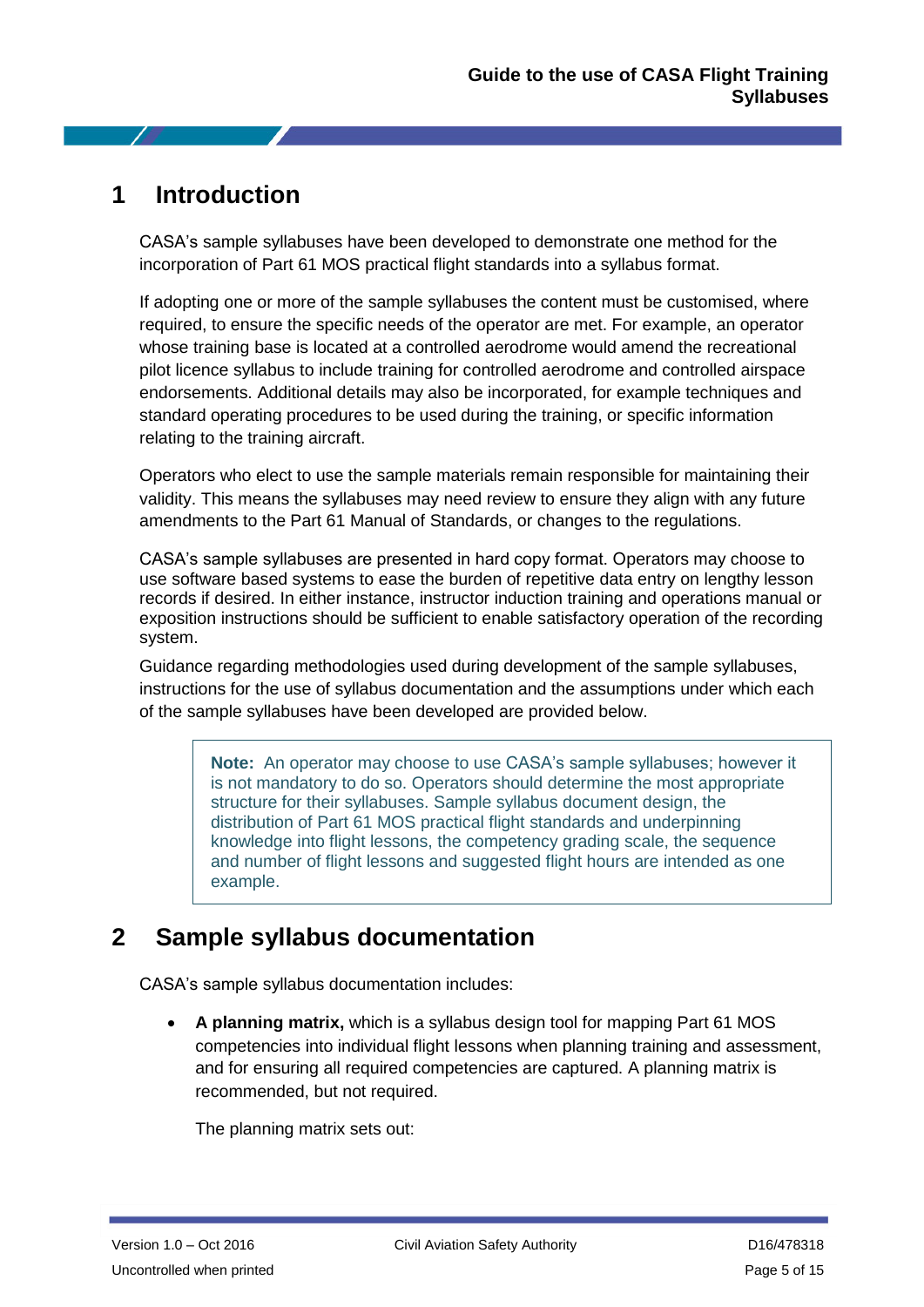- the required MOS practical flight competencies and their integration into individual flight lessons
- the sequence of flight lessons
- the suggested allocation of time to flight lessons
- an example of the use of 'performance standards' as a means of monitoring and recording student progress, and
- planned assessments.

The planning matrix may assist operators who wish to alter CASA's sample syllabuses to suit their own operation.

A planning matrix may also be beneficial during future syllabus updates, which may be necessary following an internal audit of training outcomes or an amendment to the Part 61 MOS. It will also be of use during the induction of new instructors by enabling an easier understanding of course design.

- **A syllabus introduction**. Operators may use a syllabus introduction to provide information which is specific to the syllabus, such as the training resources to be utilised for the course or permissible variations to lesson sequences. CASA's syllabus introductions may be customised to meet an operator's requirements. Details such as course duration, resources and other operator specific information will need to be populated.
- **A flight training and theory examination summary**, which is a list of flight training lessons and theory exams in planned sequence.
- **A lesson plan and training record** for each flight*.* The lesson plan and training record is a single document providing a lesson overview, briefing topics, underpinning knowledge items, performance criteria (where training and assessment is required) and a means for recording training and assessment outcomes.

Lesson plan and training record forms are provided to illustrate what is considered to be the basic level of content.

These forms may be customised to include operator specific information such as standard operating procedures, techniques and instructions for achieving the required outcomes. Long briefing topics are included as standard practice guidance and may be added to or customised if required.

Lesson plans for briefings and ground theory components are not provided in the sample syllabuses. Operators may choose to develop a standardised set of briefing notes.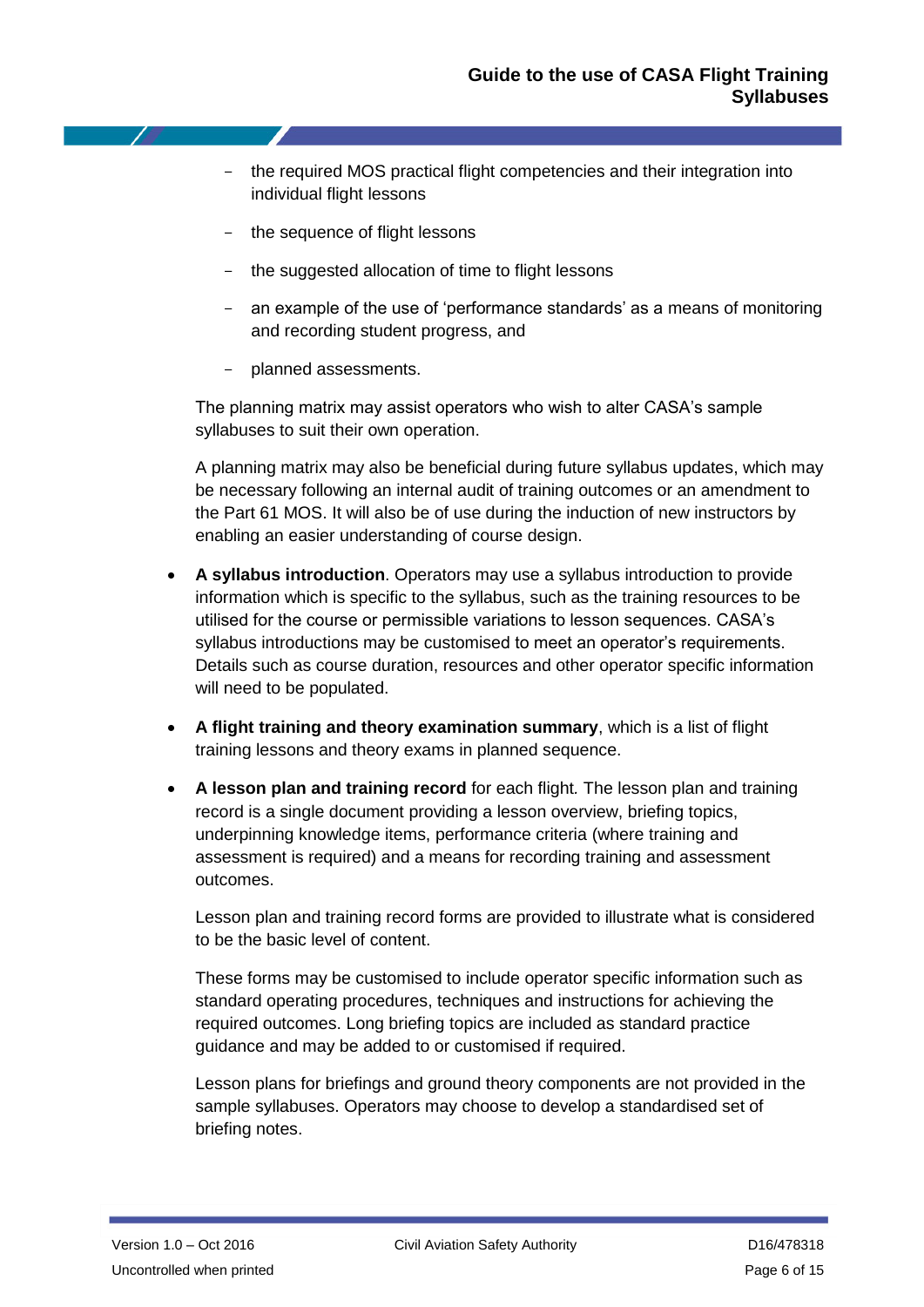The briefing and flight training hours represented in each syllabus are recommended training times, however in practice these may vary (for example due to student progress, continuity of training, weather conditions, aerodrome traffic etc.).

CASA's sample syllabus documentation for the commercial pilot licence – aeroplane category rating only includes a training plan for the integrated course, and an introduction, planning matrix and lesson plans for the non-integrated course.

> **Note:** CASA's sample syllabus documentation must be read in conjunction with CASR Parts 61 and 141, and the Part 61 Manual of Standards.

#### **Competency grading scale – performance standards**

CASA's sample syllabuses use a numeric competency grading scale as a means for planning and tracking student progress. The grading scale has been applied during course development to represent proposed progress under the training plan, and ensure certain items are assessed prior to significant milestones (such as the first solo flight). It then provides a benchmark against which a student's actual progress may be monitored and recorded.

| <b>Performance Standard</b>                                                                                                                                |                                                                                                                               |                                                                         |  |  |  |
|------------------------------------------------------------------------------------------------------------------------------------------------------------|-------------------------------------------------------------------------------------------------------------------------------|-------------------------------------------------------------------------|--|--|--|
|                                                                                                                                                            |                                                                                                                               |                                                                         |  |  |  |
| Has received training in the element,<br>however is not able to consistently<br>demonstrate competency to the<br>standard required for qualification issue | Demonstrates a developing level of<br>proficiency, and is deemed safe to<br>conduct solo practice under direct<br>supervision | Achieves competency to the standard<br>required for qualification issue |  |  |  |

The grading scale is set out in the 'performance standard' table below:

**Performance standard 3** represents the introduction of the specified performance criteria via instructor demonstration, followed by guided student practice. The student demonstrates a basic level of ability.

**Performance standard 2** represents the ability to safely conduct a flight for the purposes of practising a sequence or sequences solo. For sequences where solo practice is not required or is not permitted, performance standard 2 is used to represent a developing level of proficiency.

> **Note:** The word "safe" used in performance standard 2 means that the student may achieve the required standard on the majority, but not necessarily on all occasions. The student must be able to recognise a situation where the desired outcome of a manoeuvre may be in doubt and take appropriate corrective action to recover.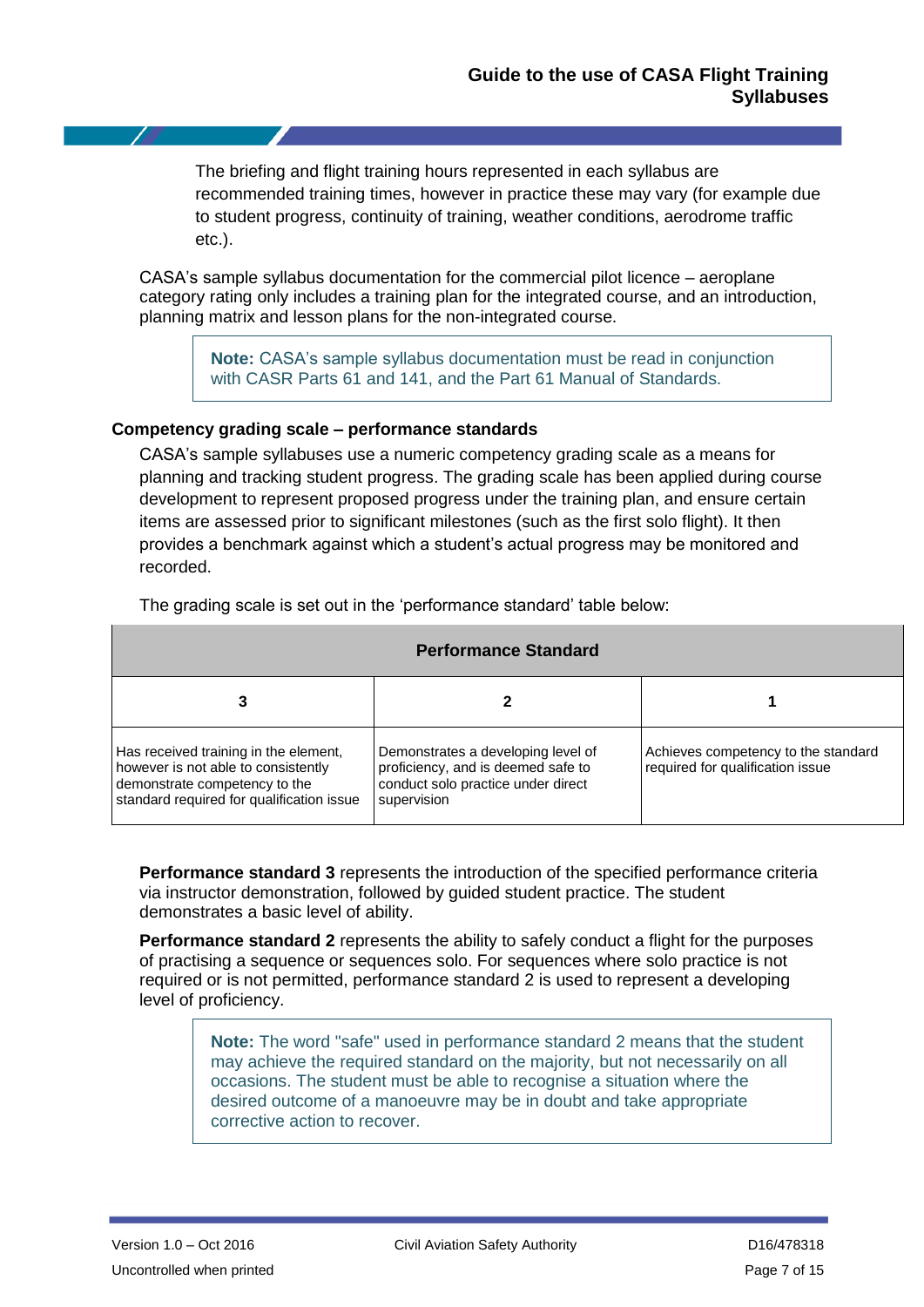**Performance standard 1** represents proficiency to the standard required for the issue of the qualification, and therefore constitutes a 'competent' assessment. Assessment should be based on the technique used by the student, as well as the ability to perform manoeuvres within the tolerances specified in schedule 8 of the Part 61 MOS. Sound judgement and decision making should be displayed.

> **Note:** Technique involves smooth and accurate control application when adjusting power, attitude, trim and balance in a timely and coordinated fashion, whilst following correct procedures. On some occasions, flight conditions (e.g. turbulence) may be such that even though the student's technique is sound, the aeroplane may deviate outside specified tolerances for short periods. On these occasions the assessment of technique should be the determining factor.

#### **Assessment of competency**

A student may be deemed competent to conduct a solo flight, be recommended for a flight test or issued a qualification when competency is demonstrated on at least two occasions (each occasion being on a separate flight).

Pre-solo and end-of-course assessments have been planned on this basis. End-of- course assessments take into account all of the units of competency mentioned in the Part 61 MOS for the particular licence, rating or endorsement.

To manage situations where a lengthy absence from training occurs, operators should determine a policy to ensure additional assessments are carried out in order to confirm a student has retained previously assessed competencies, prior to authorising further solo practice.

#### **Time to achieve competency**

The accumulation of the planned hours specified in a syllabus does not necessarily guarantee achievement of the required standard. The time to achieve competency will vary for each individual student.

Students may require flight time in excess of planned syllabus totals, or may achieve competency ahead of the documented schedule. Significant deviations from the planned syllabus durations should be clearly notated in the student's training records. An operator may require significant deviations to first be approved by the HOO. In these cases consideration must also be given to any Part 61 minimum experience requirements.

> **Note:** When adjustments to the sample syllabus hours are made, and during the development of other syllabuses, operators must ensure that the CASR Part 61 minimum aeronautical experience requirements are met.

### <span id="page-7-0"></span>**3 Using the sample syllabus documents**

#### **Planning matrix**

It is not a requirement that a copy of the planning matrix be retained on a student's training file.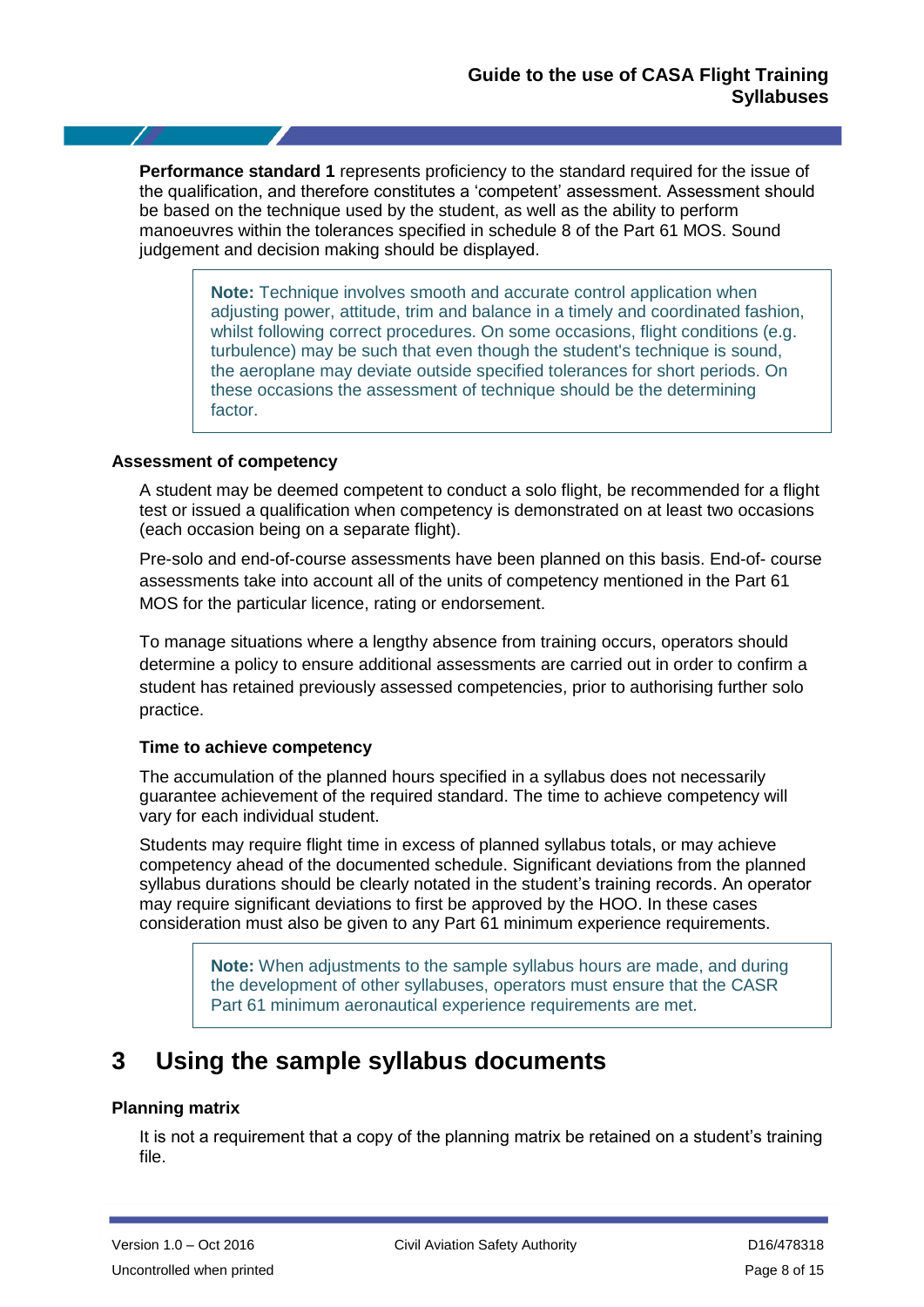#### **Flight training and theory examination summary**

A copy of the flight training and theory examination summary may be provided to each student at commencement of training. A copy should be retained on the student's file.

#### **Syllabus introduction**

The syllabus introduction contains specific requirements to be met during training (for example prior to first solo).

CASA's syllabus introductions may be customised to meet an operator's requirements. Details such as course duration, resources and other operator specific information will need to be populated.

#### **Lesson plan and training record forms**

Flight training records should contain sufficient information to ensure that the student's current competencies, any areas of deficiency and recommendations for the next flight are immediately evident.

Instructions for the use of CASA's lesson plan and training record forms are summarised below.

#### **Flight details**

Enter the date, student, instructor and other flight details as prompted.

The flight number should normally be recorded as '1', for example, the RPL stalling lesson is to be recorded as flight number 'RPL (A) 5.**1**'.

If a lesson is repeated it is to be numbered sequentially, for example a repeated RPL stalling lesson would be assigned flight number 'RPL (A) 5.**2**'.

#### **Lesson overview**

Refer to the overview for a summary of lesson content. For Part 61 MOS instructional elements, refer to the 'flight training' section of the form.

#### **Pre***-***flight knowledge**

The pre-flight knowledge section contains:

- suggested briefing duration
- long briefing topics (briefing content should not necessarily be limited to these items. Operators should determine full briefing content)
- underpinning knowledge items, including those relating to HF & NTS (instructors should introduce, review or assess underpinning knowledge to a level of detail that is applicable to the stage of training. Some adjustments to suggested content may be necessary to meet the requirements and conditions during the particular flight)
- a pre-flight briefing checklist.

The instructor is to sign off at the foot of the pre-flight knowledge section to confirm the pre-flight briefings have been carried out and the underpinning knowledge items addressed.

> **Note:** Underpinning knowledge may be assessed via oral questioning, and also through in-house written examinations such as the pre-solo and pre-area solo examinations.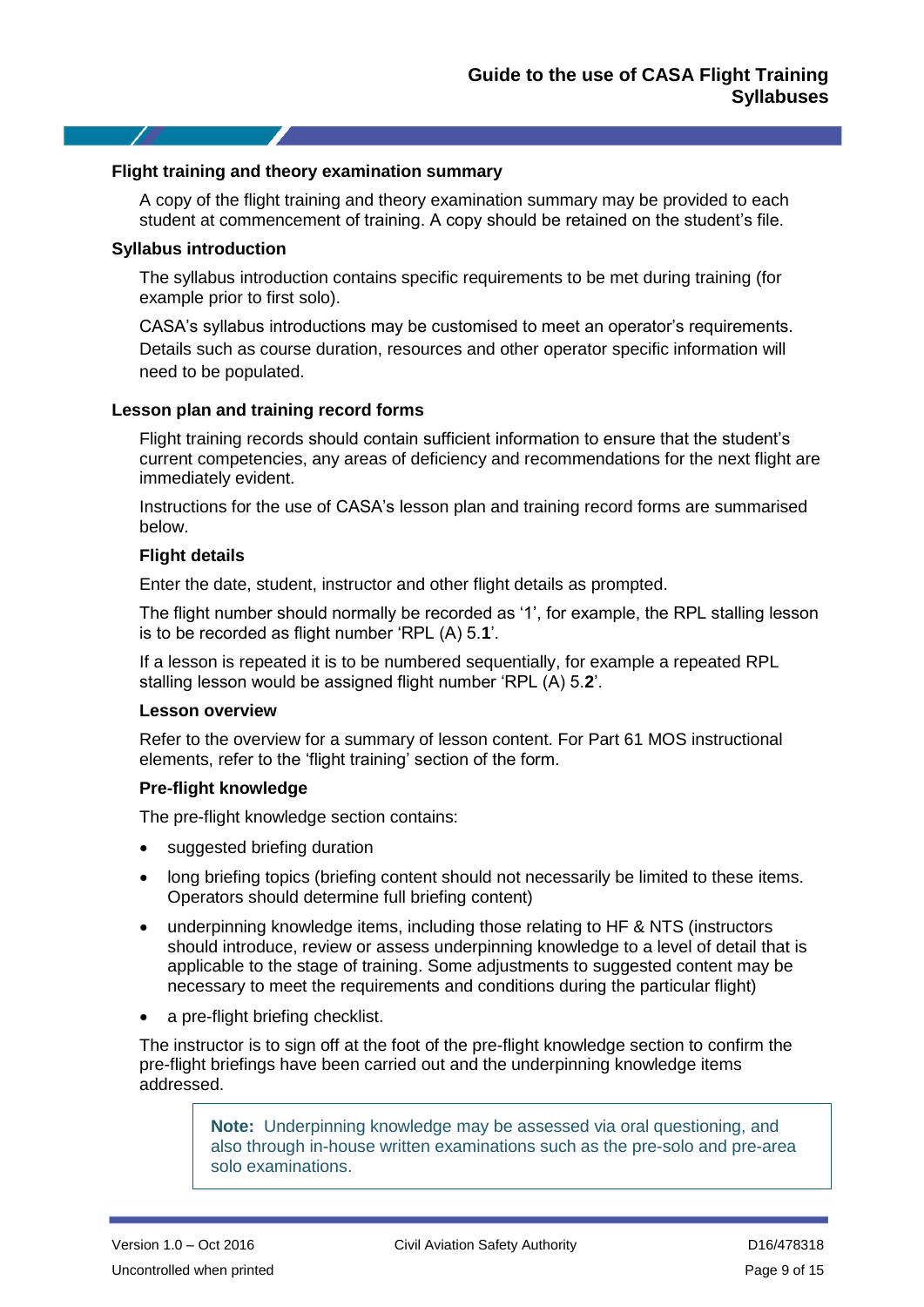#### **Performance standards**

The table containing the performance standard grading scale is included in each lesson plan and training record.

#### **Flight training**

The flight training section sets out the suggested flight time and Part 61 MOS elements and performance criteria (instructional elements) to be covered during the lesson.

Instructional elements appear in this section when:

- they are to be introduced or assessed during the lesson
- student practice is required for previously introduced or assessed elements which are not core to the lesson (for example a flapless approach and landing during the RPL (A) 18 steep turns lesson). In this situation the performance standard required is the same as that on the previous occasion. The instructor should monitor the student as they perform the tasks to ensure the previous standard is maintained, providing guidance if required.

To ease the requirement for lengthy lesson plan and training record forms, instructional elements which have previously been introduced or assessed and which are core elements of a subsequent lesson, usually do not appear in the flight training section until they are to be assessed to a higher standard. The focus of the lesson is described in the lesson overview, and the instructor should continue to monitor the student as they perform the tasks to ensure the previous standard is maintained, providing guidance if required. For example during RPL (A) 8 flapless and missed approaches, instructors should continue to monitor the student against the elements required for the conduct of circuits outlined in the circuit introduction lesson RPL (A) 6. These elements do not appear again until they are assessed in lesson RPL (A) 9. If a student's performance in one or more of these instructional elements regresses, this should be notated on the training record and revision training conducted.

The performance standards 3, 2 or 1 appearing in the 'performance standard required' column represent target student progress under the training and assessment plan. They also indicate the following instructor and student actions:

| <b>Performance Standard</b> | <b>Instructor</b>                       | <b>Student</b>                                                          |
|-----------------------------|-----------------------------------------|-------------------------------------------------------------------------|
| 3                           | Demonstrate<br><b>Direct</b><br>Monitor | Observe<br>Perform tasks with guidance<br>Perform tasks with monitoring |
| $\mathbf{2}$                | Assess                                  | Perform tasks                                                           |
| 1                           | Assess                                  | Perform tasks                                                           |

Performance standard 3, 2 or 1 is to be entered in the 'performance standard achieved' column to represent the student's actual performance during the flight. In the interests of reducing repetitive data entry by the instructor, if progress matches that in the 'performance standard required' column, no entry is necessary (i.e. a 'nil entry' indicates the standard achieved is the same as that required).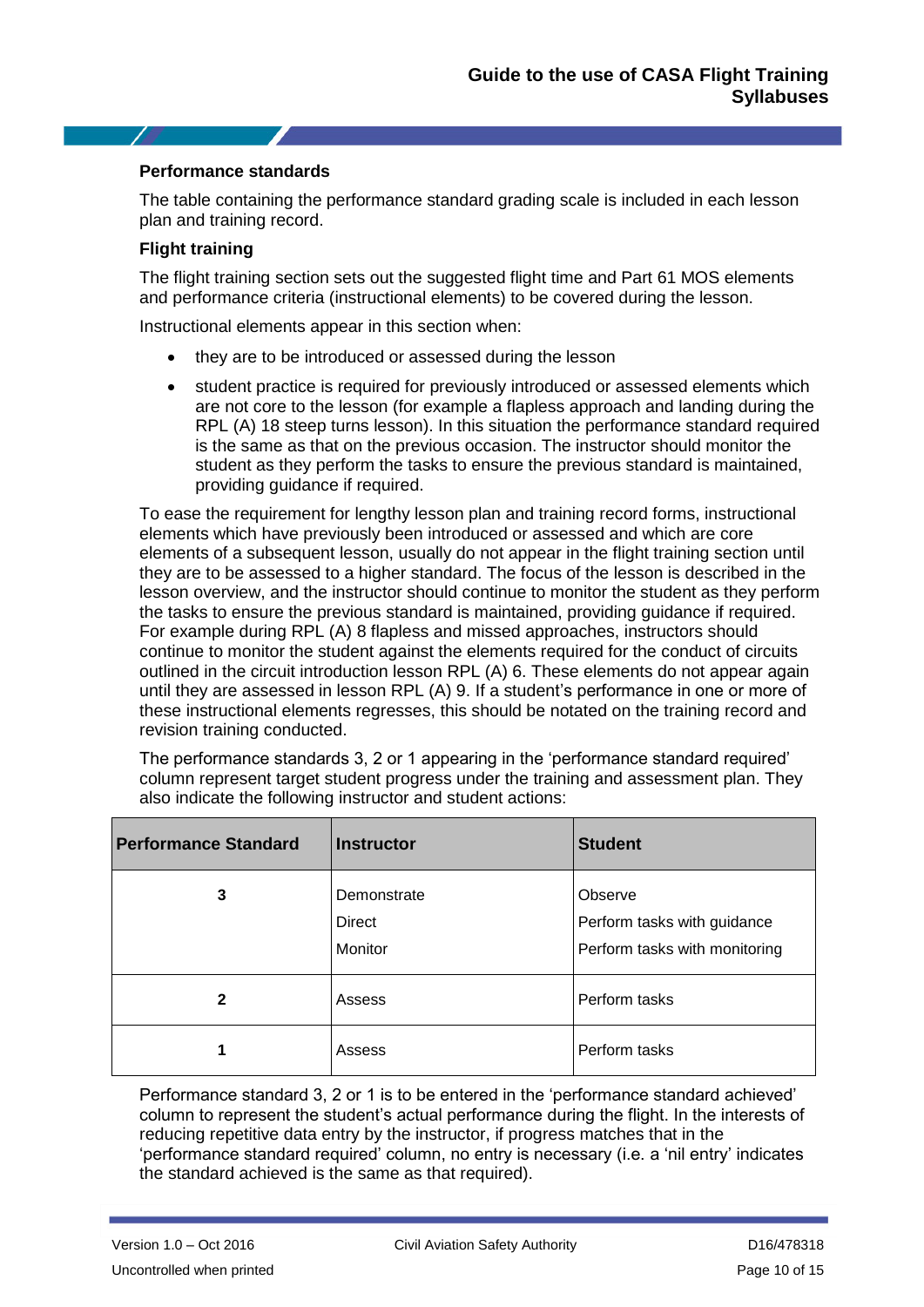When making entries in the 'performance standard achieved' column:

- Enter the standard achieved (if different to that required).
- If the standard achieved is lower than that required, carry the relevant performance criteria over into the next lesson by writing them in the 'consolidation and/or remedial training' box of the subsequent lesson's training record. The items are to be addressed during the next lesson.
- Performance criteria which were not able to be introduced during the lesson should be marked as 'NI' (not introduced). Enter the relevant performance criteria in the 'consolidation and/or remedial training' box of the training record for the next lesson. This will ensure these items are captured during future training.
- Performance criteria which were not able to be assessed should be marked as 'NA' (not assessed). Enter the relevant performance criteria in the 'consolidation and/or remedial training' box of the training record for the next lesson. This will ensure the items are captured for future assessment.
- If a student is progressing ahead of the syllabus schedule and assessments are conducted in advance (i.e. for performance criteria not included in the lesson plan and training record), record the assessed performance criteria and standard achieved on the 'accelerated competency' form. Attach this form to the lesson plan and training record for the lesson in which the early assessment was made.

**Note:** Competency must be demonstrated by the student on two separate flights.

In lesson plan and training record documents, the first assessment to a higher performance standard lists both the element and relevant performance criteria.

Only the element is listed for the second assessment; however the instructor must ensure the assessment is conducted against the same performance criteria.

#### **Debriefing**

A debriefing checklist is provided in each lesson plan and training record.

#### **Comments and outcome**

Instructor comments and recommendations for the next lesson should be entered into the 'comments and outcome' box.

#### **Instructor and student sign-off**

An instructor and student sign off section has been provided at the end of the form, as an acknowledgment that the student has been appropriately briefed, debriefed and the lesson was conducted in accordance with the training record. The student's signature is also an acknowledgement of their agreement with the comments and recommendations for future training.

#### **Assessing underpinning knowledge**

Either or both written and verbal forms of assessment may be used to determine students hold the required underpinning knowledge and are able to apply it to practical situations.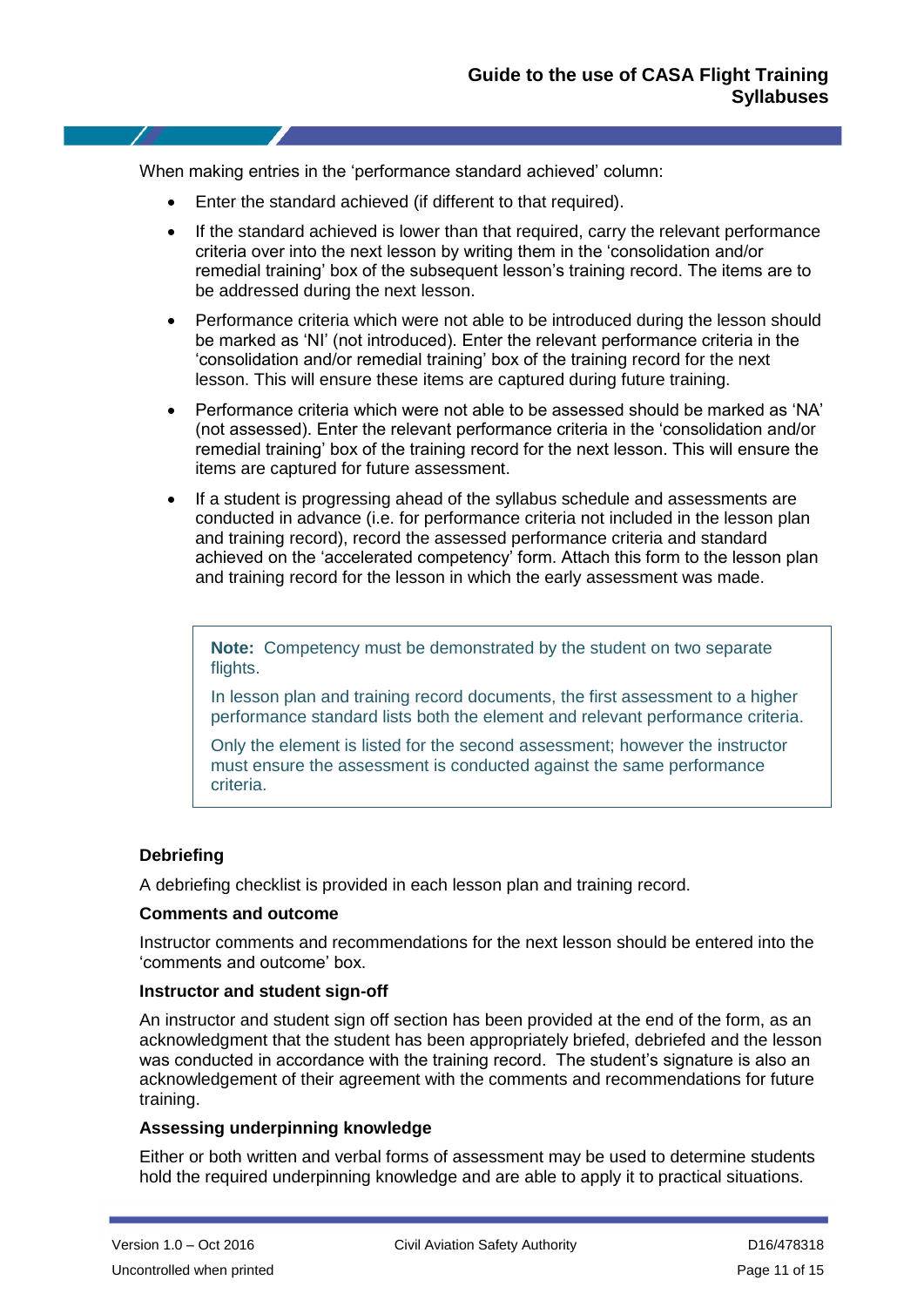Some written examinations which have been carried out in the past, for instance pre-solo and pre-area solo, are not necessarily mandated in the MOS however their use and inclusion in a course is considered standard practice.

> **Note:** Transitioning operators may already have examinations which have been suitable in the past. These may continue to be utilised provided their content has been reviewed against the MOS underpinning knowledge standards, and amended if required.

#### **Aeronautical knowledge examinations**

The requirement for aeronautical knowledge is that students are able to demonstrate, to the appropriate level, knowledge of the elements, topics and specific content described in Schedule 3 of the Part 61 MOS for the licence, rating or endorsement.

> **Note:** Transitioning operators may already have examinations, for instance for radio theory, which have been suitable in the past. These may continue to be utilised provided their content has been reviewed against the MOS aeronautical knowledge standards, and amended if required.

#### **Knowledge deficiency reports**

The body conducting an aeronautical knowledge examination must prepare a knowledge deficiency report (KDR) if the student passes the examination with a score of less than 100%, or fails the examination with a score of at least 51%.

A KDR lists the Part 61 MOS Schedule 3 knowledge content for which questions were answered incorrectly and re-study is required. The knowledge content is later reassessed orally in order to address the areas of deficiency.

#### **Amendments to the sample syllabuses to reflect operational requirements**

CASA's sample syllabuses are based on the scenarios described in the bulleted lists below. Operators choosing to adopt the sample syllabuses must make amendments to ensure their own operational requirements are met.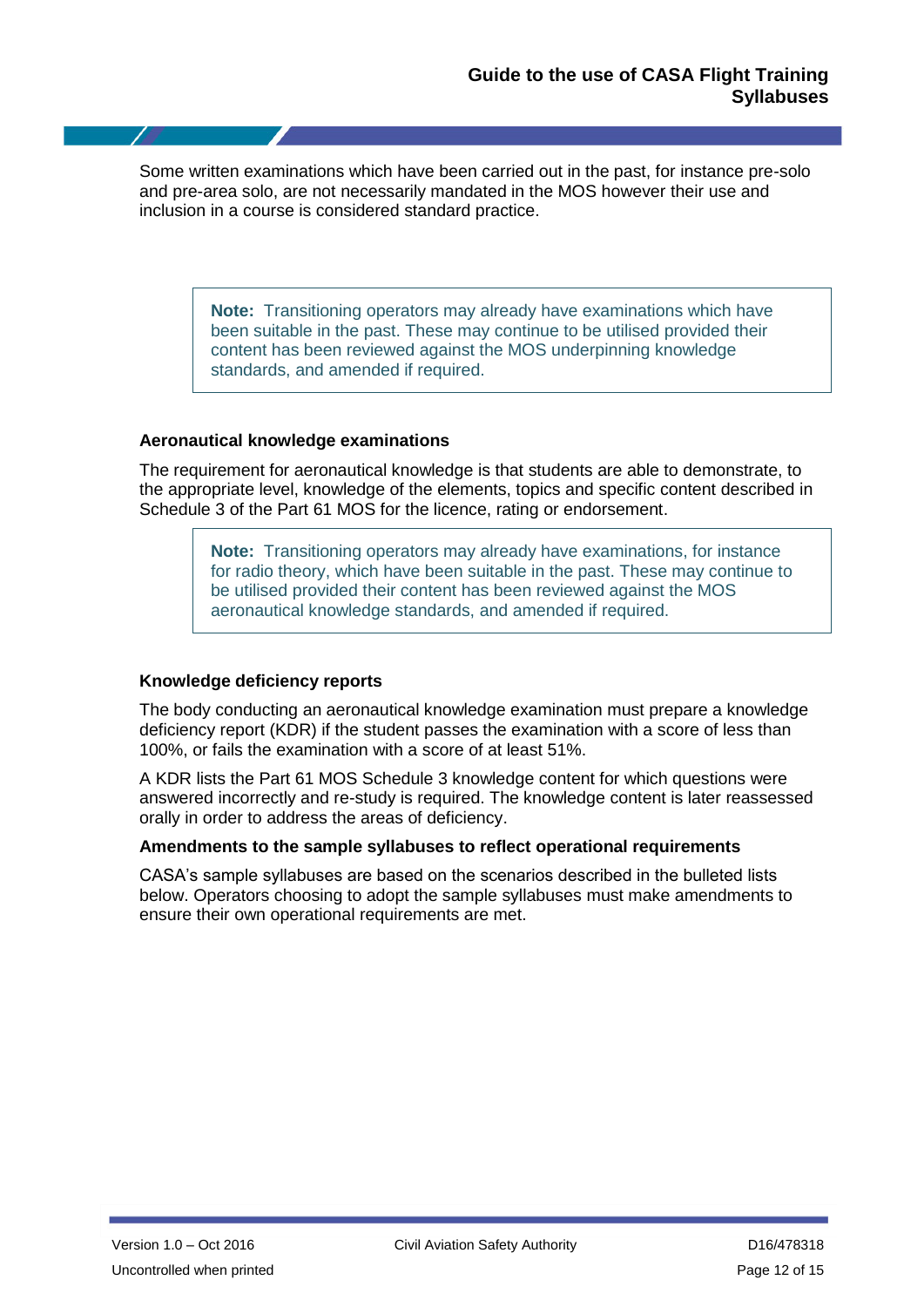#### **Recreational Pilot Licence (Aeroplane) & Flight Radio Endorsement**

#### **Assumptions:**

- The training base is located at a non-towered aerodrome.
- Written examinations have been planned to assess underpinning knowledge required prior to the first solo and area solo flights.
- A flight radio endorsement aeronautical knowledge examination has been planned in accordance with the aeronautical knowledge standards mentioned in Schedule 3 of the Part 61 MOS.

Operators conducting training from a controlled aerodrome will need to amend the syllabus to include the RPL controlled aerodrome endorsement by incorporating unit *'CTR - operate at a controlled aerodrome'*.

Operators conducting training in controlled airspace will need to amend the syllabus to include the RPL controlled airspace endorsement by incorporating unit *'CTA - operate in controlled airspace'*.

If a flight radio operator endorsement is not required, remove unit *'C3 - operate aeronautical radio'*.

The sample syllabus refers to written examinations for pre-solo and pre-area solo underpinning knowledge assessment. The intent is that these examinations are similar to those currently used by many flight training operators, however it is not mandatory that these assessments are made by written examination.

The sample syllabus refers to an aeronautical knowledge examination for the RPL flight radio endorsement, set by the operator in accordance with the Part 61 MOS aeronautical knowledge standards.

*Note: the RPL syllabus has been developed taking into account proposed amendments to the MOS. These include minor amendments to performance criteria wording.*

#### **Private Pilot Licence (Aeroplane)**

#### **Assumptions:**

- The training base is located at a non-towered aerodrome.
- The first solo navigation exercise is conducted entirely in Class G airspace.
- Students hold an RPL (A) and are able to perform manoeuvres within the flight tolerances specified in Schedule 8 of the Part 61 MOS.

Units of competency C1 to C5, A1 to A6 and IFF, also requirements at RPL level, are included in the sample syllabus for review and assessment to confirm students have maintained competency in these units.

If a student is not able to demonstrate competency in these units in accordance with the syllabus schedule, additional training and assessment is required.

*Note: the PPL syllabus has been developed taking into account proposed amendments to the MOS. The unit 'RNE' will be removed as a requirement for the PPL.*

#### **Private Pilot Licence (Helicopter)**

#### **Assumptions:**

The training base is located at a non-towered aerodrome.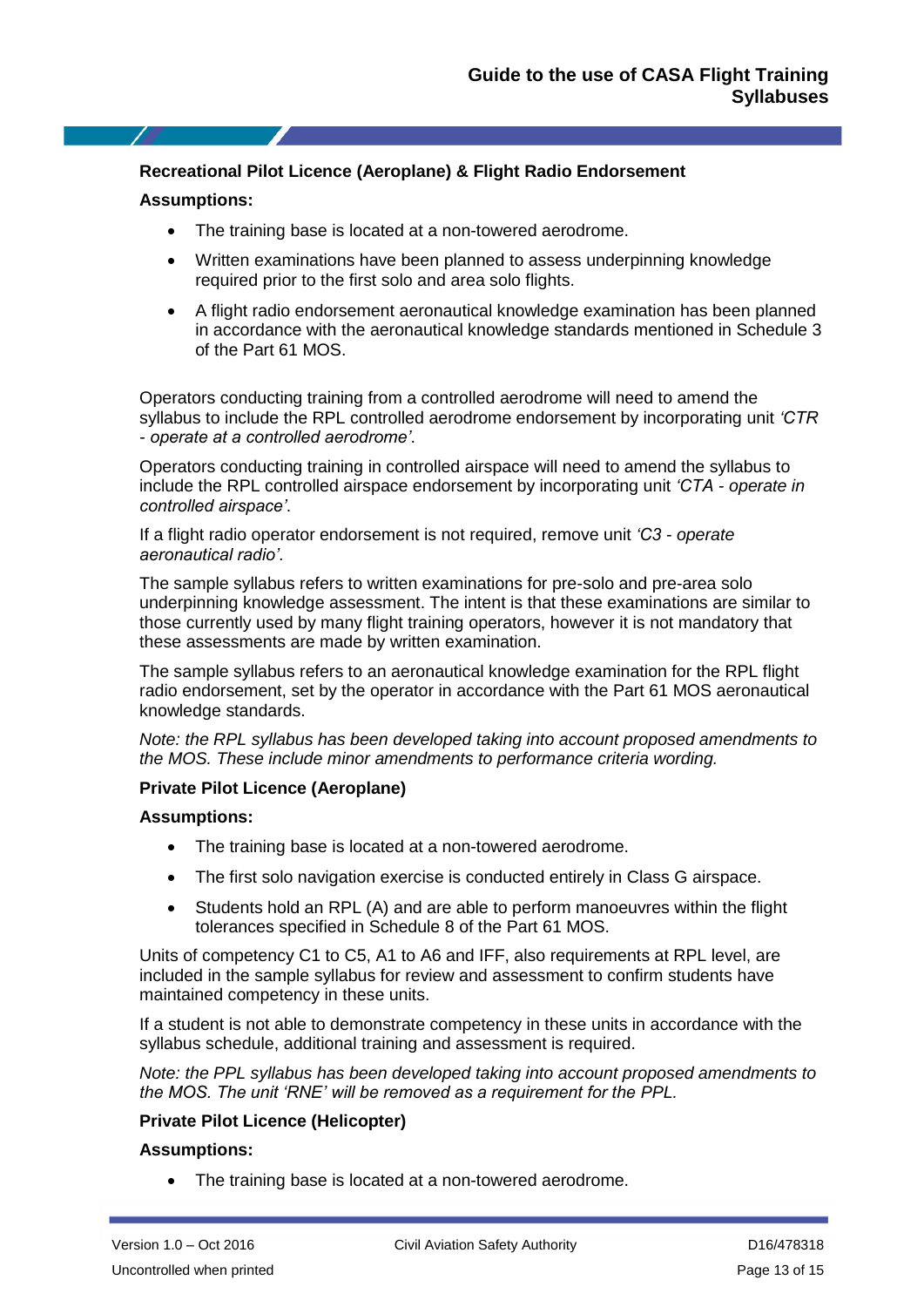- The student begins the course with no previous aeronautical experience.
- The first solo navigation exercise is conducted entirely in Class G airspace.

*Note: the PPL syllabus has been developed taking into account proposed amendments to the MOS. The wording of the performance criteria of the H units differs slightly from that in the MOS current at October 2016. Further, the 'RNE' unit does not appear, consistent with the proposal to remove it from the list of MOS PPL requirements.* 

#### **Retractable Undercarriage and Manual Propeller Pitch Control Design Feature Endorsements (Aeroplane)**

#### **Assumptions:**

- Students hold a PPL (A).
- Students have retained a reasonable level of competency since the issue of their PPL (A).

In addition to demonstrating competency in the units of competency DFE2 and DFE3, students must meet the general competency requirement of CASR 61.385 prior to exercising the privileges of their pilot licence within the aeroplane. The sample syllabus provides an example of items which may be included during endorsement training in order to meet the general competency requirement, however training providers must determine the most appropriate inclusions when considering the aeroplane complexity, operating procedures and limitations.

#### **Multi-engine Aeroplane Class Rating**

#### **Assumptions:**

- Students already hold design feature endorsements for retractable undercarriage and manual propeller pitch control (piston engine).
- An aeronautical knowledge examination has been planned in accordance with the aeronautical knowledge standards mentioned in Schedule 3 of the Part 61 MOS.

For students not holding the design feature endorsements, training for these endorsements may be included in the course by incorporating units *'DFE2 – retractable undercarriage'* and *'DFE3 – manual propeller pitch control'*.

The multi-engine aeroplane class rating aeronautical knowledge examination is not mandatory; however students must demonstrate knowledge of the content described in Schedule 3 of the Part 61 MOS for the rating. In the sample syllabus scenario, a written examination has been set to determine students hold this knowledge.

*Note: the multi-engine aeroplane class rating syllabus has been developed taking into account proposed amendments to the MOS. The unit C4 Manage fuel has been added.*

#### **Night VFR Rating – single engine aeroplane night VFR endorsement**

#### **Assumptions:**

 An aeronautical knowledge examination has been set in accordance with the aeronautical knowledge standards mentioned in Schedule 3 of the Part 61 MOS.

The night VFR rating aeronautical knowledge examination is not mandatory; however students must demonstrate knowledge of the content described in Schedule 3 of the Part 61 MOS for the rating. In the sample syllabus scenario, a written examination has been set to determine students hold this knowledge.